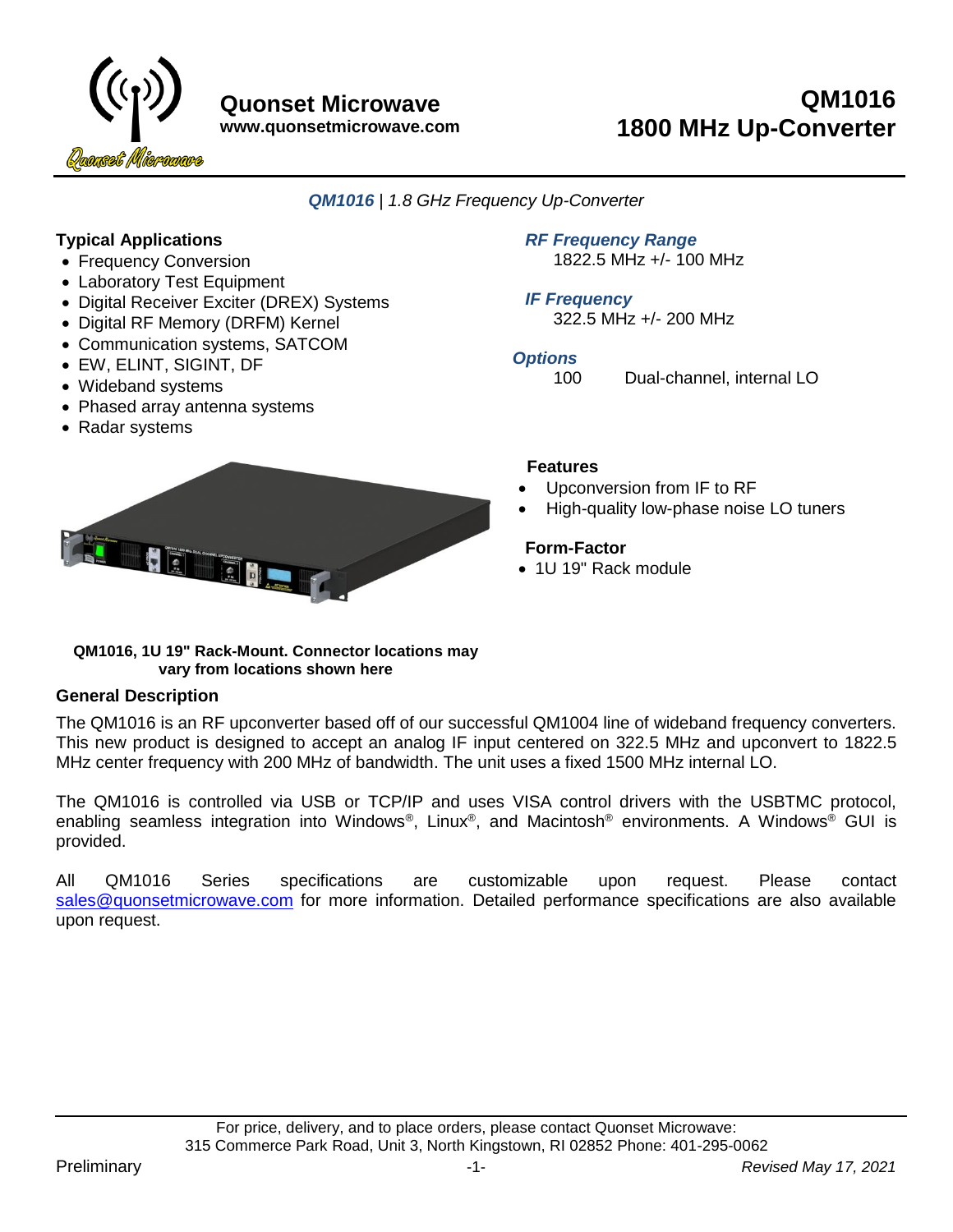

#### **www.quonsetmicrowave.com**

# **QM1016 1800 MHz Up-Converter**

### **Electrical Specifications**

*Upconverter/Transmitter Channel*

| <b>Parameter</b>                        | Min. | Typ.   | Max. | <b>Units</b> |
|-----------------------------------------|------|--------|------|--------------|
| IF Input Center Frequency               |      | 322.5  |      | <b>MHz</b>   |
| RF Output Frequency Range               |      | 1822.5 |      | <b>MHz</b>   |
| Instantaneous Usable Bandwidth          |      | 200    |      | <b>MHz</b>   |
| Gain (preliminary)                      |      | 23     |      | dB           |
| Noise Figure (preliminary)              |      | 3      |      | dB           |
| <b>Flatness</b>                         |      | 0.5    |      | dB           |
| <b>Attenuation Range</b>                |      | 90     |      | dB           |
| <b>Attenuation Step Size</b>            |      | 0.5    |      | dB           |
| <b>Calibrated Amplitude Uncertainty</b> |      | 0.1    |      | dB           |
| <b>Calibrated Phase Uncertainty</b>     |      | 0.1    |      | deg          |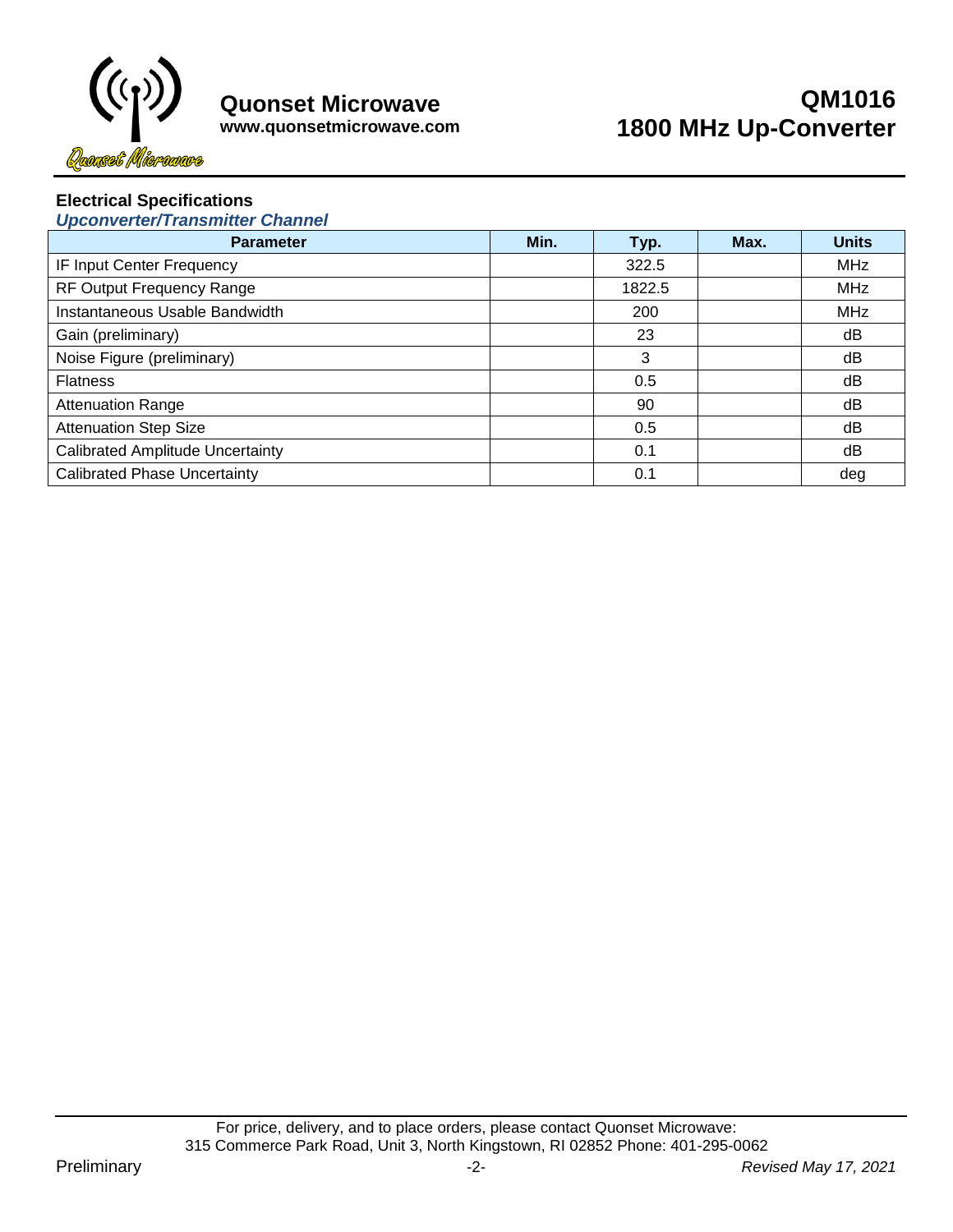

**QM1016 1800 MHz Up-Converter**

**www.quonsetmicrowave.com**

#### *Internal Synthesizers (Option 101)*

| <b>Parameter</b>          | Min. | Typ.        | Max.      | <b>Units</b> |
|---------------------------|------|-------------|-----------|--------------|
| Phase Noise @ 10 kHz<br>◡ |      | .11F<br>ں ا | 44C<br>ำ⊍ | dBc/Hz       |

### *Internal 100 MHz Reference (Option 101)*

| <b>Parameter</b>                                         | Min. | Typ.      | Max. | <b>Units</b> |
|----------------------------------------------------------|------|-----------|------|--------------|
| Frequency Stability vs Temp (0 to 50 degC)               |      | $+/- 5$   |      | ppb          |
| Frequency Stability vs Internal Regulated Supply Voltage |      | $+/- 20$  |      | ppb          |
| Warm-Up $@$ 25 degC (< 3 minutes)                        |      | $+/- 100$ |      | ppb          |
| Daily Aging (after 30 days)                              |      | $+/- 1$   |      | ppb          |
| <b>Yearly Aging</b>                                      |      | $+/- 100$ |      | ppb          |
| 10-year Aging                                            |      | $+/- 500$ |      | ppb          |
| Ref Phase Noise @ 1 Hz                                   |      | -90       |      | dBc/Hz       |
| Ref Phase Noise @ 10 Hz                                  |      | $-120$    |      | dBc/Hz       |
| Ref Phase Noise @ 100 Hz                                 |      | $-135$    |      | dBc/Hz       |
| Ref Phase Noise @ 1 kHz                                  |      | $-145$    |      | dBc/Hz       |
| Ref Phase Noise @ 10 kHz                                 |      | $-150$    |      | dBc/Hz       |
| Ref Phase Noise @ 100 kHz                                |      | $-150$    |      | dBc/Hz       |
| Ref Phase Noise @ 1 MHz                                  |      | $-150$    |      | dBc/Hz       |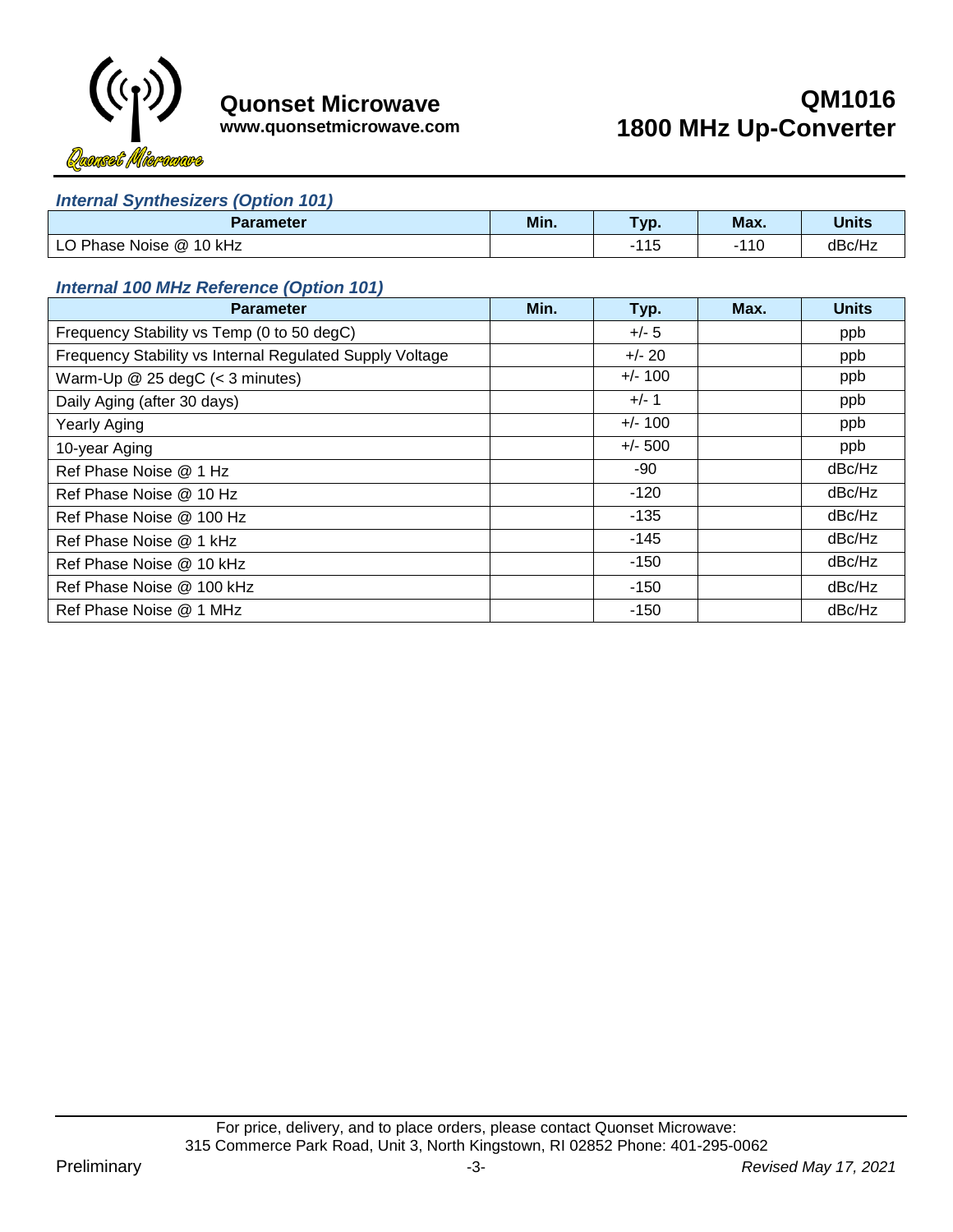

# **QM1016 1800 MHz Up-Converter**

## **www.quonsetmicrowave.com**

### *Additional External Electrical Specifications*

| <b>Parameter</b>                   | Min. | Typ.  | Max. | <b>Units</b> |
|------------------------------------|------|-------|------|--------------|
| <b>Operating Voltage</b>           |      | $+15$ |      | <b>VDC</b>   |
| <b>Current Draw</b>                |      |       |      | Amps         |
| <b>External Reference Input</b>    | 10   |       | 100  | <b>MHz</b>   |
| <b>External Reference 1 Output</b> |      | 100   |      | <b>MHz</b>   |
| <b>External Reference 2 Output</b> |      | 10    |      | <b>MHz</b>   |

### *Environmental Specifications*

| <b>Parameter</b>                          | Min. | <b>Typ</b> | Max. | Units |
|-------------------------------------------|------|------------|------|-------|
| <b>Operating Temperature</b>              |      |            | 50   | degC  |
| Storage Temperature                       | -20  |            | 70   | degC  |
| <b>Operating Humidity, Non-Condensing</b> | 10   |            | 90   | %     |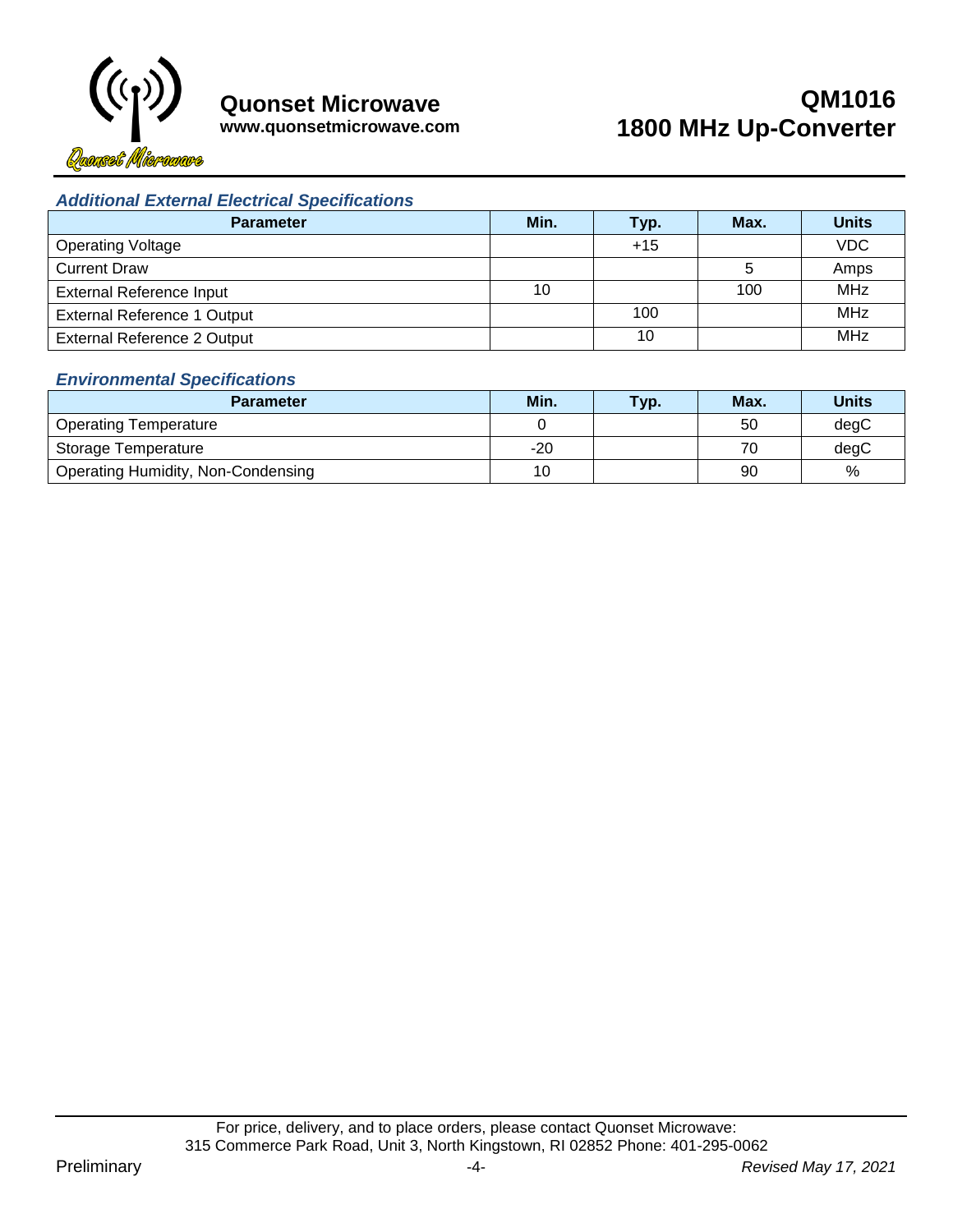

### **QM1016 Series System Block Diagram**



<span id="page-4-0"></span>Figure 1. QM1016 block diagram – Option 102 without Internal LO

### **RF Signal Chain**

QM1016 Wideband Up Converter uses a single stage conversion architecture to convert frequencies up 322.5 MHz center-frequency IF to an 1822.5 MHz RF frequency. The block diagram is shown in [Figure 1](#page-4-0) (dualchannel without internal LOs).

### **Controlling QM1016 Upconverters**

QM1016 Rack Mount Upconverters with internal LOs have been designed to be VISA and USBTMC compliant. VISA drivers are provided by many Test and Measurement companies, including Agilent Technologies, National Instruments, and Tektronix. USB and TCP/IP communication and command structure is discussed in detail in the frequency conversion programming manual. A lightweight GUI, supported in Windows®, will be provided for units with internal LOs, providing control of all commonly used commands.

#### **Interface Connections**

The necessary front and back panel input/output connections on a QM1016 frequency converter is summarized in [Table 1.](#page-5-0) The front-panel connections are shown in [Figure 2](#page-5-1) while the rear-panel connections are shown in [Figure 3.](#page-5-2)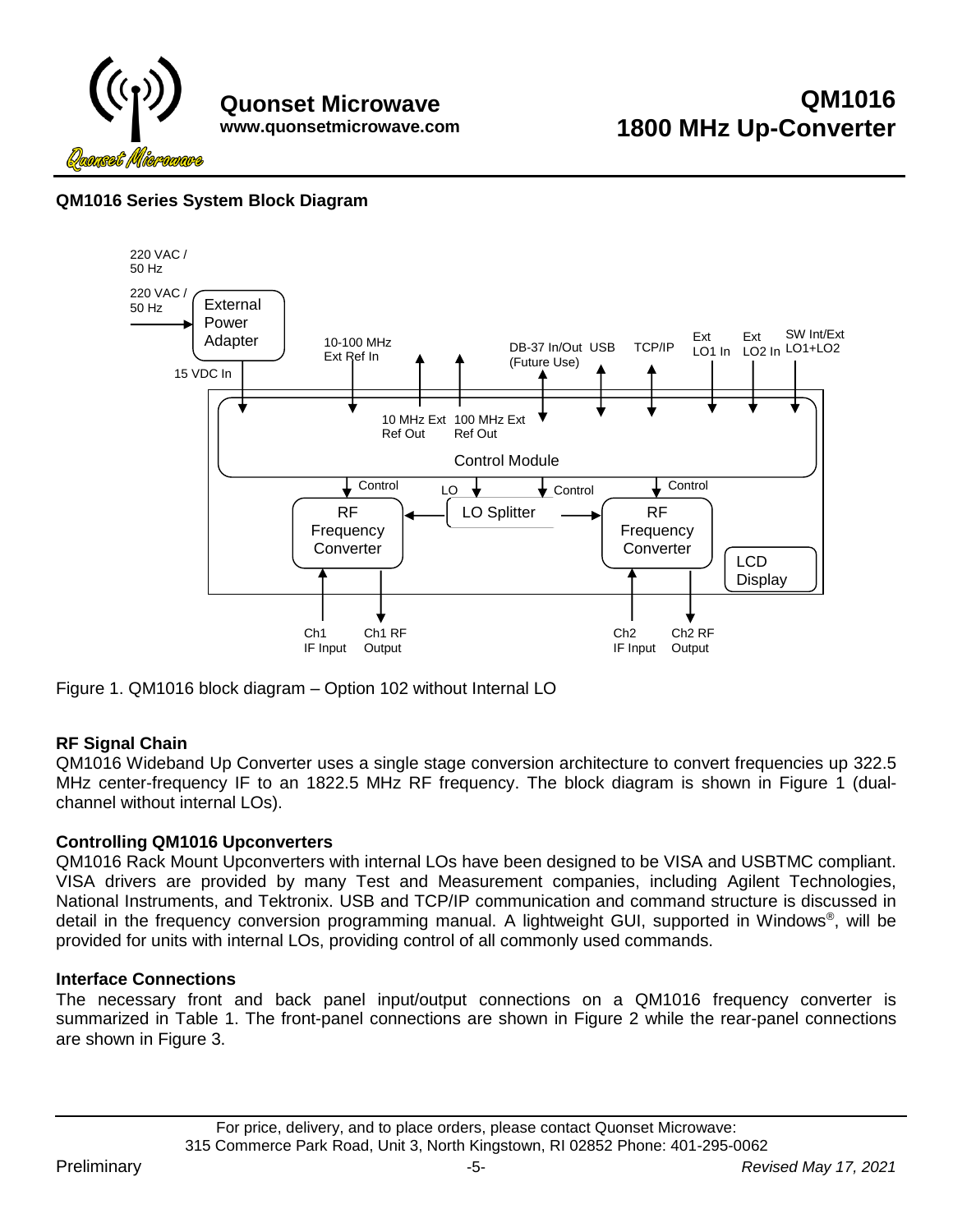



Figure 2. Front panel connections to QM1016 (figure is only representative, there will be slight changes).

<span id="page-5-1"></span>

<span id="page-5-2"></span>Figure 3. Rear-panel connections to QM1016 (figure is only representative, there will be slight changes).

<span id="page-5-0"></span>Table 1. Input and output connections for QM1016 (19" Rack-Mount Form-Factor)

| <b>Parameter</b>               | <b>Connector Style</b> | <b>Type</b>                  | Location           |
|--------------------------------|------------------------|------------------------------|--------------------|
| Upconverter IF Input - Ch1     | <b>SMA</b>             | Female                       | <b>Front Panel</b> |
| Upconverter RF Output - Ch1    | <b>SMA</b>             | Female<br><b>Front Panel</b> |                    |
| Upconverter IF Input - Ch2     | <b>SMA</b>             | Female                       | <b>Front Panel</b> |
| Upconverter RF Output - Ch2    | <b>SMA</b>             | Female                       | <b>Front Panel</b> |
| Reference Input (10-100 MHz)   | <b>BNC</b>             | Female                       | <b>Rear Panel</b>  |
| Reference 1 Output (100 MHz)   | <b>BNC</b>             | Female                       | <b>Rear Panel</b>  |
| Reference 2 Output (10 MHz)    | <b>BNC</b>             | Female                       | <b>Rear Panel</b>  |
| LO Input (1500 MHz)            | <b>SMA</b>             | Female                       | <b>Rear Panel</b>  |
| LO Int/Ext Switch              | Toggle                 | <b>SPDT Switch</b>           | <b>Rear Panel</b>  |
| LO Output (1500 MHz)           | <b>SMA</b>             | Female                       | <b>Rear Panel</b>  |
| <b>USB</b>                     | Micro-USB              | Female                       | <b>Rear Panel</b>  |
|                                |                        |                              |                    |
| <b>TCP/IP</b>                  | <b>RJ-45</b>           | Female                       | <b>Rear Panel</b>  |
| Power Jack                     | 2.5 mm ID, 5.5mm OD    | Male                         | <b>Rear Panel</b>  |
|                                | <b>Barrel</b>          |                              |                    |
| <b>TTL Input</b>               | <b>DB-37</b>           | Female                       | <b>Rear Panel</b>  |
| (Frequency Tuning, Attenuation |                        |                              |                    |
| Control, Lock Status)          |                        |                              |                    |

### **Power Interface**

The QM1016 Combined Up/Downconverter requires a DC input voltage of 15V applied at the power jack (2.5mm ID, 5.5mm OD barrel) on the back panel of the instrument. An AC-DC power adapter is supplied with the unit.

#### **Absolute Maximums**

| <b>Operating Temperature +50 °C</b> |           |
|-------------------------------------|-----------|
| <b>RF Input Power</b>               | $+20$ dBm |



### **Ordering Information**

For price, delivery, and to place orders, please contact Quonset Microwave: 315 Commerce Park Road, Unit 3, North Kingstown, RI 02852 Phone: 401-295-0062